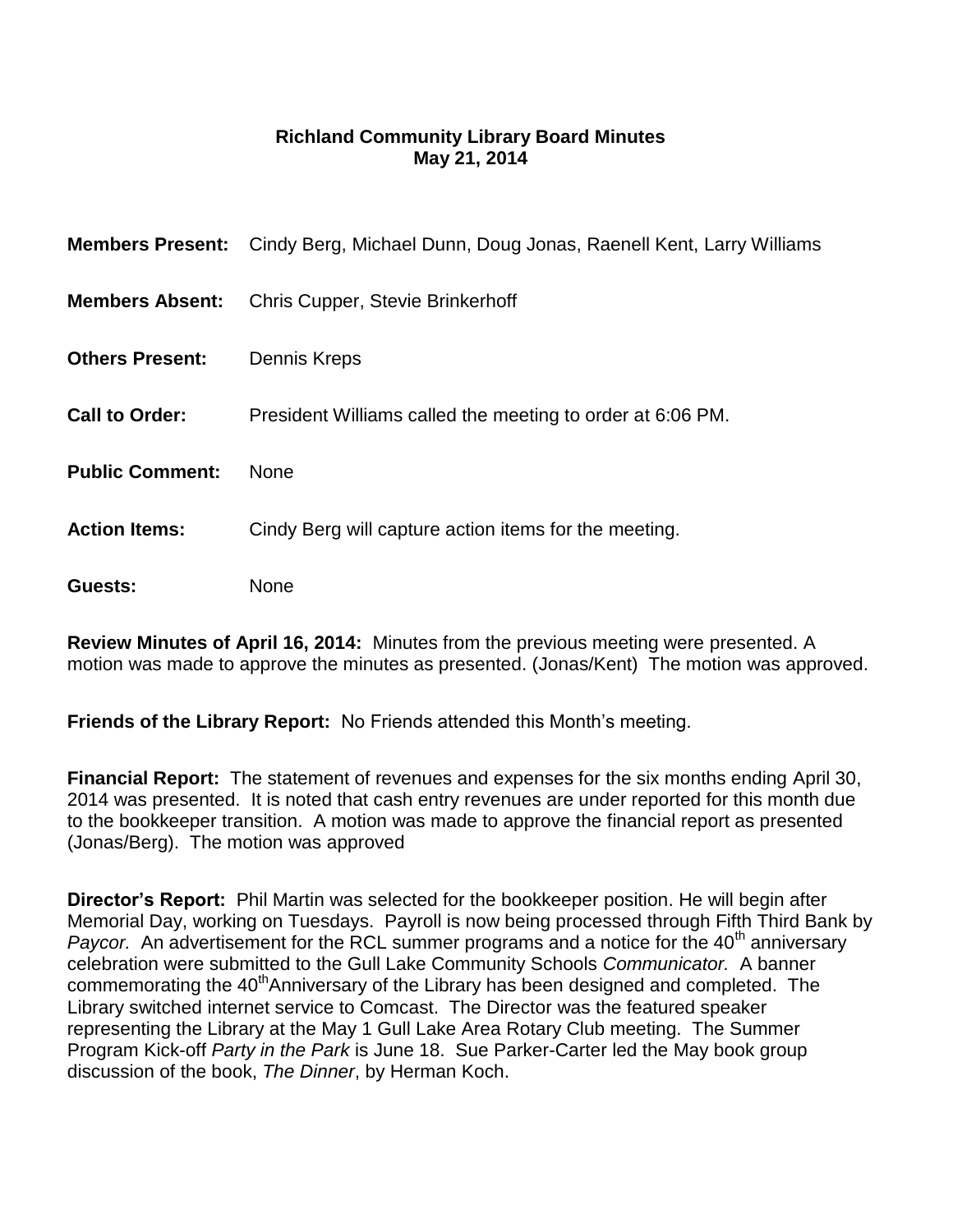## **Committee Reports:**

- a. The budget committee met on May 10 to discuss the preliminary budget. A set of questions were drafted to clarify assumptions and origins of several budget figures. A follow-up meeting is scheduled for May 31 to complete the budget for 2014/15.
- b. The communication committee met to plan for the Communicator Ad and announcement.
- c. The facilities committee met to review building repair and maintenance projects. Projects will begin as soon as practicable.
- d. Raenell Kent summarized the meeting of May 1 to remove the plaque at the inside entrance of the Library.

## **Old Business:**

- a. Action Items: Items from the last meeting were reviewed; all items were accomplished.
- b. Communicator Announcement: Submitted May 15 for the Summer Reading Program and 40<sup>th</sup> Anniversary celebration.
- c. Art Policy: The updated policy was reviewed and then tabled to organize the content into a more chronological and logical order. The policy will be revisited at the June Meeting.
- d. Circulation Policy: Updated policy to reflect the change from MichiCard to MiLibraryCard for interlibrary loan. Changes were also made to address patron requests for renewals on newer library materials when they are not held by other patrons. A motion was made to approve the policy as presented (Berg/Dunn). The motion was approved.

## **New Business:**

- a. Initial Review of the FY2014/15 budget. Further work is recommended to refine budget figures and clarify budget categories.
- b. Bookkeeper Start-up: Bank Authorization for Phillip Martin, bookkeeper, and Trustees Doug Jonas and Larry Williams to act as signers for all Richland Community Library accounts at Fifth Third Bank. A motion was made to approve this action. (Williams/Jonas) The motion was approved.
- c. Board Training is planned for Saturday, May 24, at 9AM at the Library with Shirley Bruursema.

**Action Item Review:** Action items captured during the meeting were reviewed and will be issued separately by Cindy Berg.

**Adjournment:** There being no further business before the Board, a motion was made to adjourn the meeting at 7:45 PM (Williams/Jonas). The motion was approved. The next scheduled meeting is June 18, 2014 at 6:00 PM.